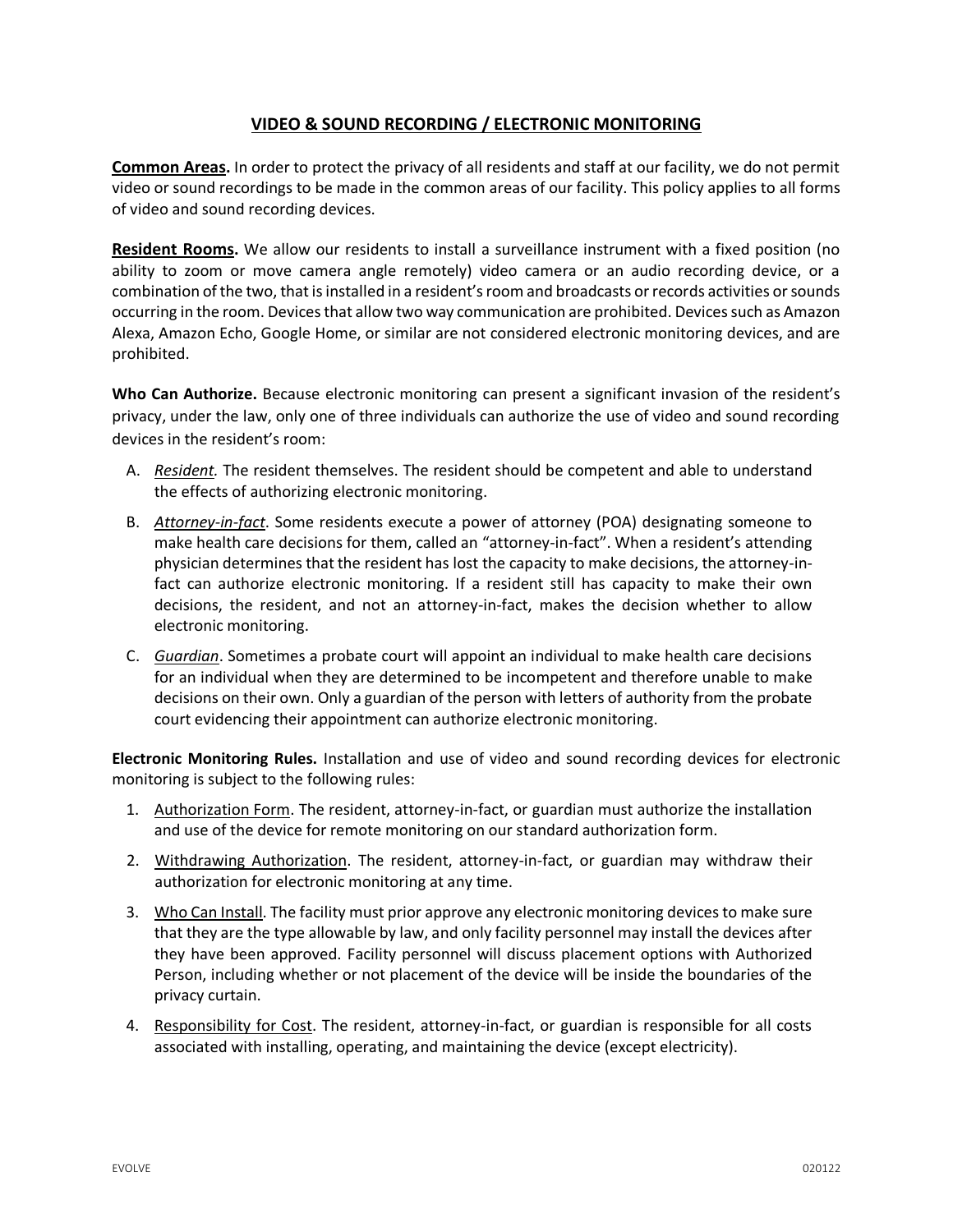- 5. Roommate Consent. If the resident has a roommate, the roommate must also consent before any electronic monitoring device is installed and used. If the resident's roommate does not consent, either resident can move to another room, if one is available.
- 6. Posting Notice. We may post notices in and outside the resident's room that electronic monitoring is in use.
- 7. Who Can View/Listen. Only the resident, their attorney-in-fact, their guardian, and law enforcement personnel are permitted under the law to view or listen to recordings from the electronic monitoring device. However, the resident, their attorney-in-fact, or their guardian can choose to allow others access to view recordings.
- 8. Connectivity. The Electronic Monitoring Device cannot be connected to Facility Wifi or internet. If live access to the Device is desired, Authorized Person should coordinate with Facility on an alternative means to access the Device.
- 9. Incident Reporting. Authorized Person must immediately report to the Facility, following viewing of the recording/video, any concerns, including abuse and neglect or a possible injury to the resident.

## **Illustrative Examples**

- a. Resident is the decisionmaker. A resident's son and daughter want to install a video camera in their mother's room to monitor her remotely. The resident resides in a private room, she is competent to make the authorization, and she wishes to allow both her son and daughter to monitor through the video camera. The resident can authorize the installation and use of the video camera using our authorization form and identify that both her son and daughter are authorized to monitor recordings, and the family can proceed with installing and monitoring using the video camera.
- b. Resident does not want electronic monitoring. A resident's son and daughter want to install a video camera in their mother's room to monitor her remotely. The resident is competent to make the decision, and she does not want to install a camera because she is concerned about her privacy. In this case, because the resident has authority over electronic monitoring, the children would not be permitted to install or use a video camera to monitor their mother.
- c. Roommate does not want electronic monitoring. A resident wants to install a video camera in her room so that her son can monitor her remotely. The resident has a roommate, and the roommate does not wish to allow video camera recording in their room. If another room is available, we will allow either resident to transfer to the available room. However, if no other room is available, the resident would not be able to install or use the video camera.
- d. The attorney-in-fact is the decisionmaker. A resident's daughter wants to install a video camera to monitor her mother, but the resident has appointed her son as attorney-in-fact under a Durable Power of Attorney for Health Care. The resident's attending physician has made the determination that the resident is incapacitated, and noted that in the resident's medical record, so, in this case, the son has authority over electronic monitoring, not the daughter. Therefore, if the son does not want to authorize remote monitoring, or if he does not wish to allow his sister access to the recordings, he can refuse to sign the authorization or refuse to